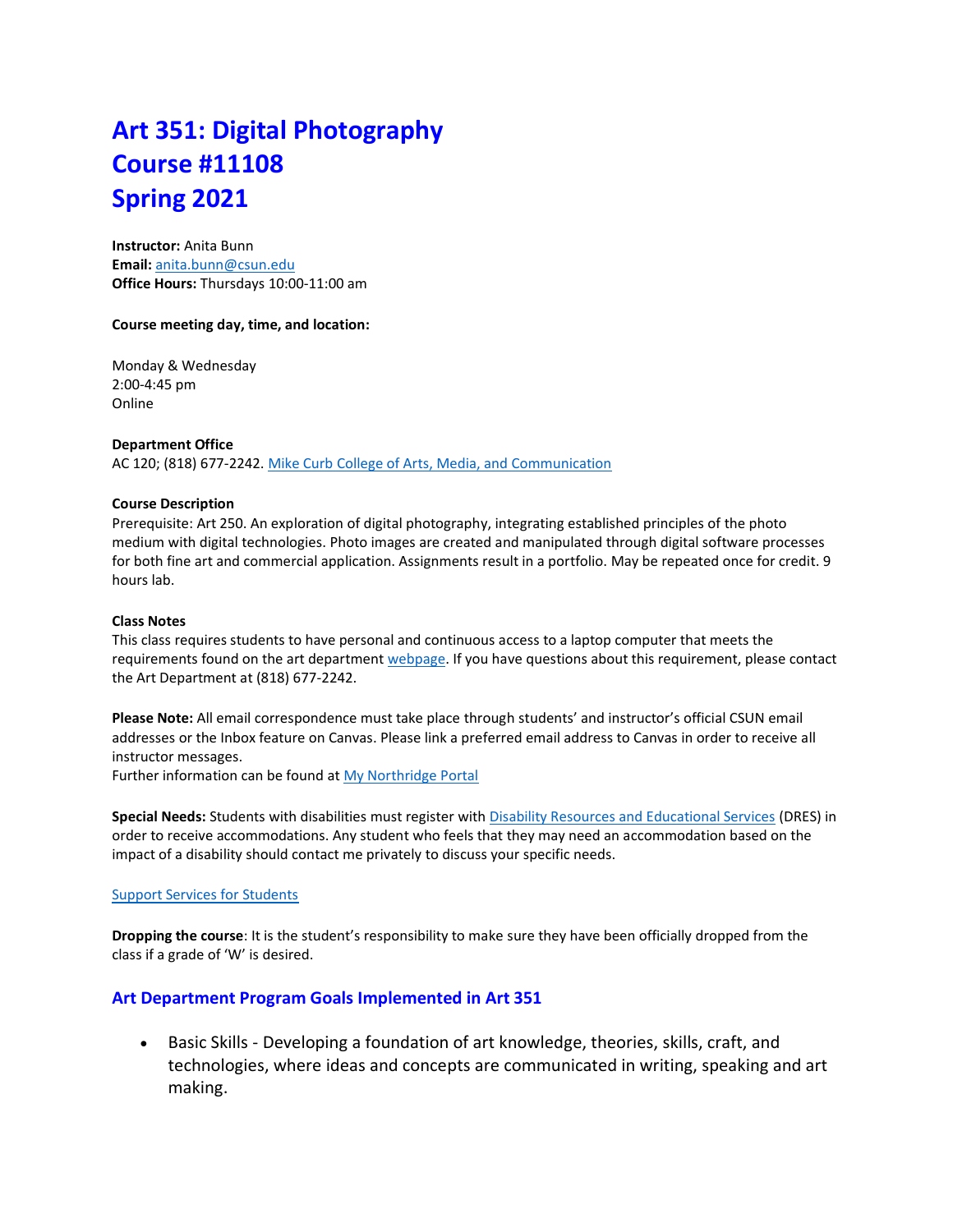- Art Knowledge Broadening knowledge of ancient through contemporary art and to develop an understanding of art within theoretical, cultural, and historical contexts.
- Critical Thinking Analyzing, interpreting, and questioning traditional methodologies and pre-conceived notions of art and art making through the process of generating and solving problems.
- Collaboration Encouraging both individual and collaborative art experiences among students, faculty, and community.
- Professional Preparation Developing career paths for various art professions and an understanding of the demands and expectations of those areas.

# **Art Department Student Learning Outcomes in Art 351:**

- Acquire and apply intermediate photography knowledge and skills including digital workflow practices encompassing image ingestion, image verification, preproduction, production and postproduction using basic Adobe Lightroom, Camera Raw and Photoshop. Students will demonstrate proficiency with acquisition techniques and output technologies.
- Acquire and apply intermediate photography knowledge and skills including DSLR camera operation, basic digital retouching and manipulation, and the theory and basic principles of image correction and print
- Analyze and compare personal work, the work of peers and professional work both verbally and written, through critique and self-reflection.

# **Recommended Photographic & Art Supply Stores**

[B & H Photo/Video](http://www.bhphotovideo.com/) [Samy's Camera](http://www.samys.com/) FilmTools [Freestyle Photographic](http://www.freestylephoto.biz/) [Hooper Camera](http://hoopercamera.com/) [Woodland Hills Camera](http://www.whcamera.com/)

[Blick Art Materials](http://www.dickblick.com/) [Campus Book Store](https://www.csun.edu/tuc/csun-campus-store)

\*Office Depot, Staples, Frye's, The Apple Store, Amazon are also good places to get peripherals like USB flash drives and external hard drives, USB C adapters, and card readers

\*Used equipment: check out Craig's List or EBay or [KEH Camera](https://www.keh.com/)

## **Required Materials**

- **DSLR** Students will need access to a digital single lens reflex camera that has manual focus, ISO, aperture (ƒ-stop), shutter speed, and white balance controls, working batteries, UV filter, and lens cap.
- Computer or Laptop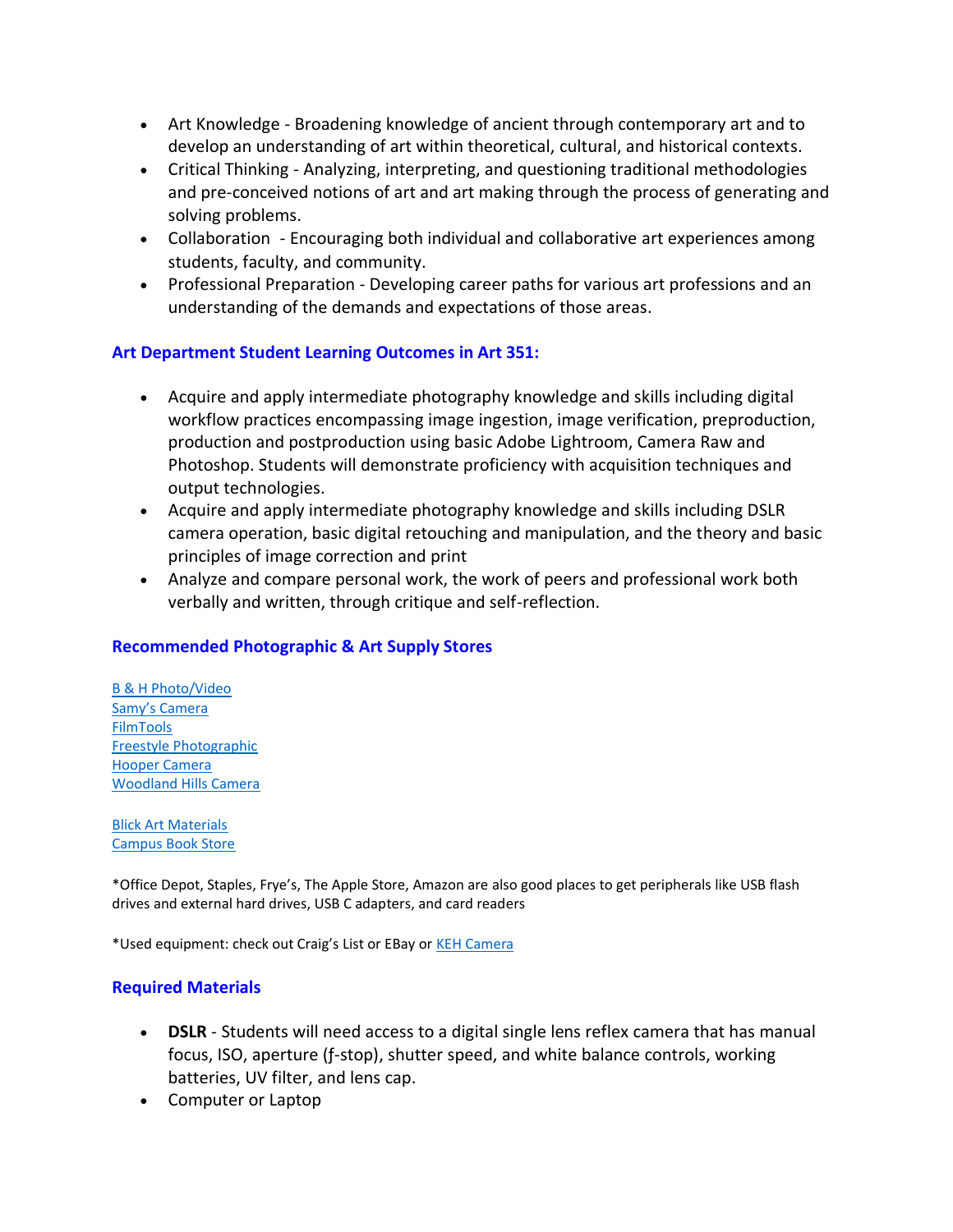- Memory card for DSLR (SD, Compaq Flash, XQD)
- External Hard Drive
- [Adobe Creative Cloud Subscription](https://www.csun.edu/it/adobe-creative-cloud-students) available for free through CSUN

## **Recommended Materials**

- Tripod
- Polarizing Filter / Neutral Density Filters
- Remote shutter release or remote app
- Card Reader
- handheld light meter or light meter app
- WhiBal Card

# **Overview & Course Requirements**

## **Student Participation, Conduct & Attendance:**

- Regular attendance is expected and imperative. Our class will take place online. Students will need to plan their time for each week's module.
- Arriving late or unprepared for online meetings will be recorded as "late" and will affect your overall attendance and participation score. Three (3) absences from synchronous meetings are allowed.
- All students are expected to participate in and contribute to discussions, peer reviews and critique, and other classroom activities. Students must complete all assigned work and must process their own digital captures.
- All work must be submitted ON TIME on Canvas. No work will be accepted via email, Box, or Google Docs. Technical issues can and do arise – challenges with technology do not excuse late work. It is the students' responsibility to turn in all required files. Missing files is equivalent to not turning in the project.
- Late work will be accepted up to two weeks after the original due date. Remakes of work submitted on the original due date can be submitted up until two weeks before the end of the semester. The final project and portfolios will not be accepted late.
- All students are expected to participate in and contribute to group discussions, lab, classroom activities, and critiques. Students are required to discuss both their own work and their peers' work using the given critique structure and
- The class will be conducted in an environment of mutual respect. Students must abide by the [student conduct code](https://catalog.csun.edu/policies/student-conduct-code/) defined by CSUN. Cell phone use, including text messaging, is not allowed during synchronous class time.

## **Student Work for Art 351:**

Students will be evaluated on a series of Exercises, Assignments, Discussions, and a Final Portfolio

## Evaluation Criteria:

• Development of technical skills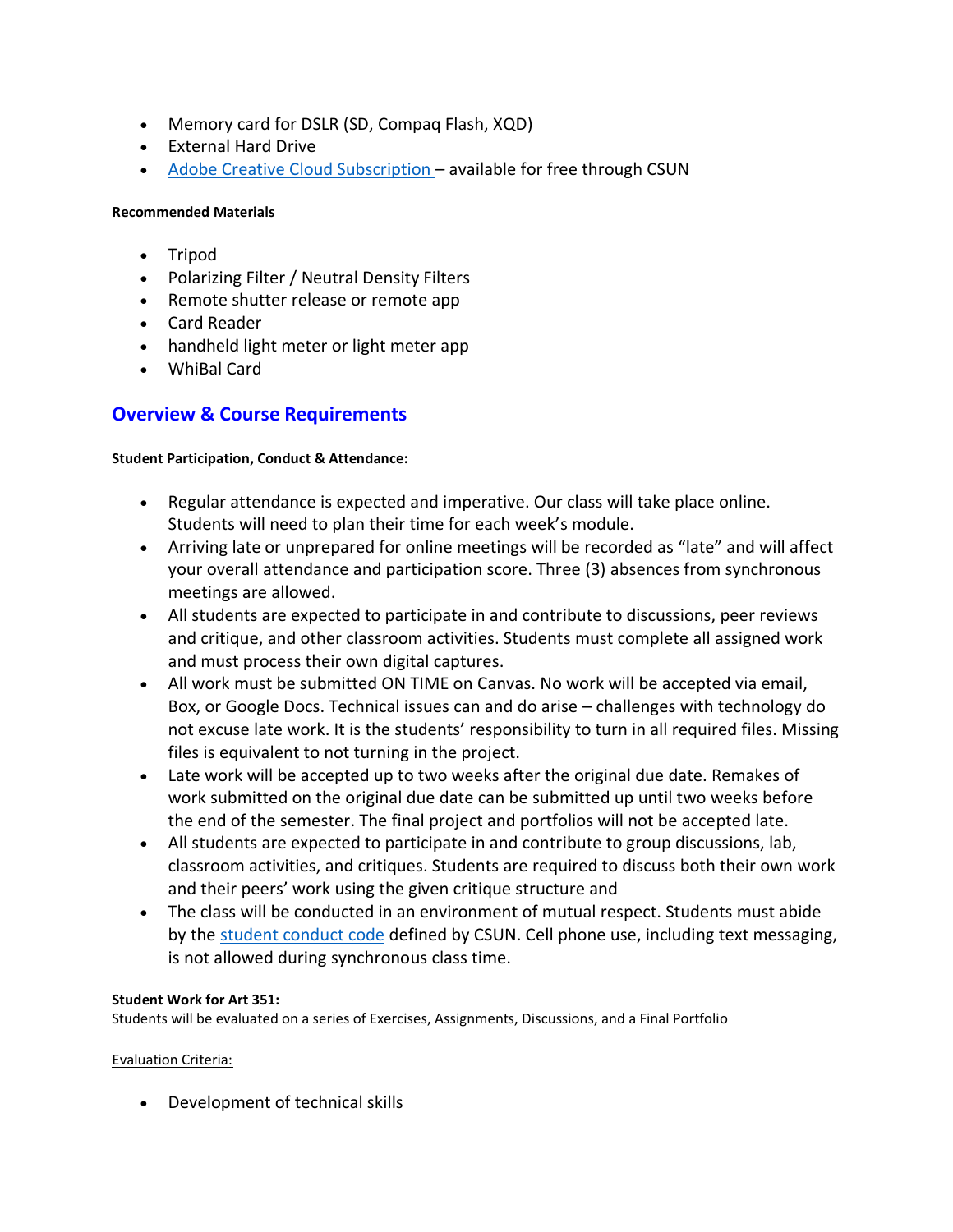- Aesthetics
- Concept
- Meeting Deadlines and File Requirements
- Participation in Peer Review / Discussion

### Final Semester Grades:

- Student Participation, Conduct, Attendance: 10%
- Assignments: 70%
- Discussions: 15%
- Quizzes & Surveys: 5%

A: 93-100% | A-: 90-92% | B+: 87-89% | B: 83-86% | B-: 80-82% C+: 77-79% | C: 73-76% | C-: 70-72% | D+: 67-69% | D: 60-66% | F: 0-59%

**Penalties for Academic Dishonesty:** University policies o[n academic dishonesty](https://catalog.csun.edu/policies/academic-dishonesty/) are listed in the university catalog. Here at the university we take cheating and plagiarism seriously. **PLEASE** be aware that if you turn in another person's artwork and claim that it is your own **OR** if you turn in the same artwork to more than one class for credit without the explicit permission of both instructors, this is **PLAGIARISM/CHEATING**, and you will be held accountable for the consequences.

# **Course Calendar**

*\*our calendar may be revised at any time. Please pay attention to the Announcements & Weekly Modules on Canvas*

#### **Week 1 January 25 & 27**

Orientation Module: Introductions and Course Overview Week 1 Module: Introduction to Lightroom Classic / Photoshop Weekly Zoom Meeting: Monday 2:00-3:30

**Week 2 February 1 & 3** Week 2 Module: Assignment 1 Weekly Zoom Meeting: Monday 2:00-3:30

## **Week 3 February 8 & 10**

Week 3 Module: Assignment 2 Weekly Zoom Meeting: Monday 2:00-3:30

#### **Week 4 February 15 & 17**

Week 4 Module: Assignment 3 Weekly Zoom Meeting: Monday 2:00-3:00

## **Week 5 February 22 & 24**

Week 5 Module: Production Weekly Zoom Meeting: Monday 2:00-3:30